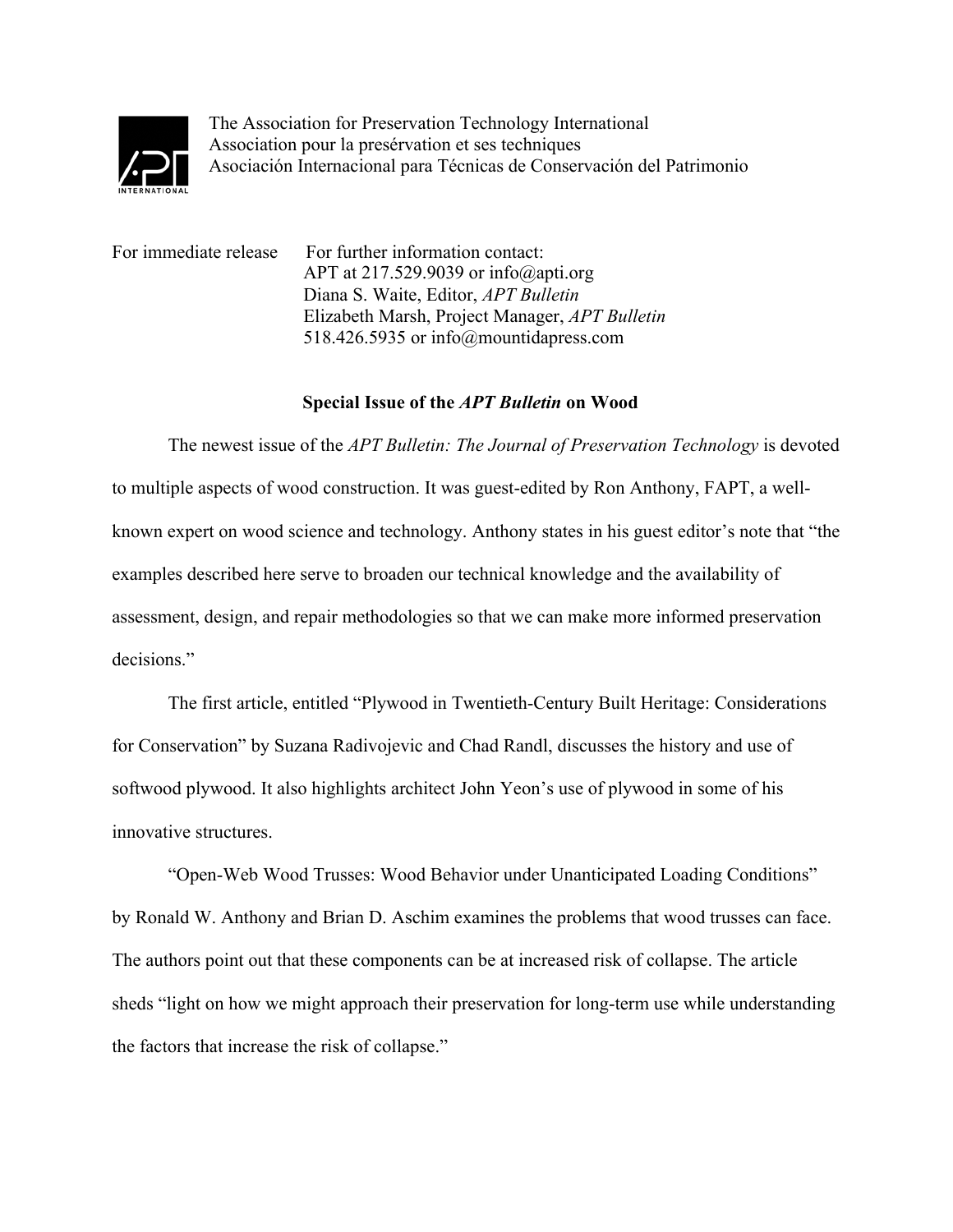Erin Gibbs and Katherine Wonson's article, entitled "Purified Linseed Oil:

Considerations for Use on Historic Wood," outlines the characteristics of this product. The article looks at the several misconceptions about linseed oil and discusses its successful use at White Grass Ranch in Grand Teton National Park in Wyoming.

The next paper, "Considering Modern Fire Codes in Replacing Wood-Shingle and Wood-Shake Roofing" by Samuel Zabb-Parmley, discusses possible substitutes for wood-shingle and wood-shake roofing that can be used in California, where codes impose strict restrictions on usage.

"Preservation of the Aerial Tramway at Keane Wonder Mine, Death Valley, California" by Douglas Porter and Michael Cotroneo looks at the preservation and repair of a 1906–1907 tramway constructed of wood and iron components. The authors discuss the difficulties of preserving this complex, exacerbated by its remote location, difficult access, and harsh climate.

The article entitled "Hidden Queen-Post Trusses: Discovery, Analysis, and Repairs at Princeton Theological Seminary," by Annabelle Radcliffe-Trenner and Edmund P. Meade, provides a case study of repairs to the roof of Stuart Hall at Princeton Theological Seminary in New Jersey. Two hidden trusses complicated the repair process.

And lastly, Lauren R. Hall and John E. Dumsick discuss several projects dealing with wood components in structures under the care of the Bureau of Overseas Buildings Operations of the U.S. Department of State. Entitled "Building Diplomacy: Preserving Wood at the U.S. Department of State's Culturally Significant Properties Abroad," the article highlights the diversity of problems that the bureau has dealt with, as well as the challenges faced by overseas locations, types of available wood, and more.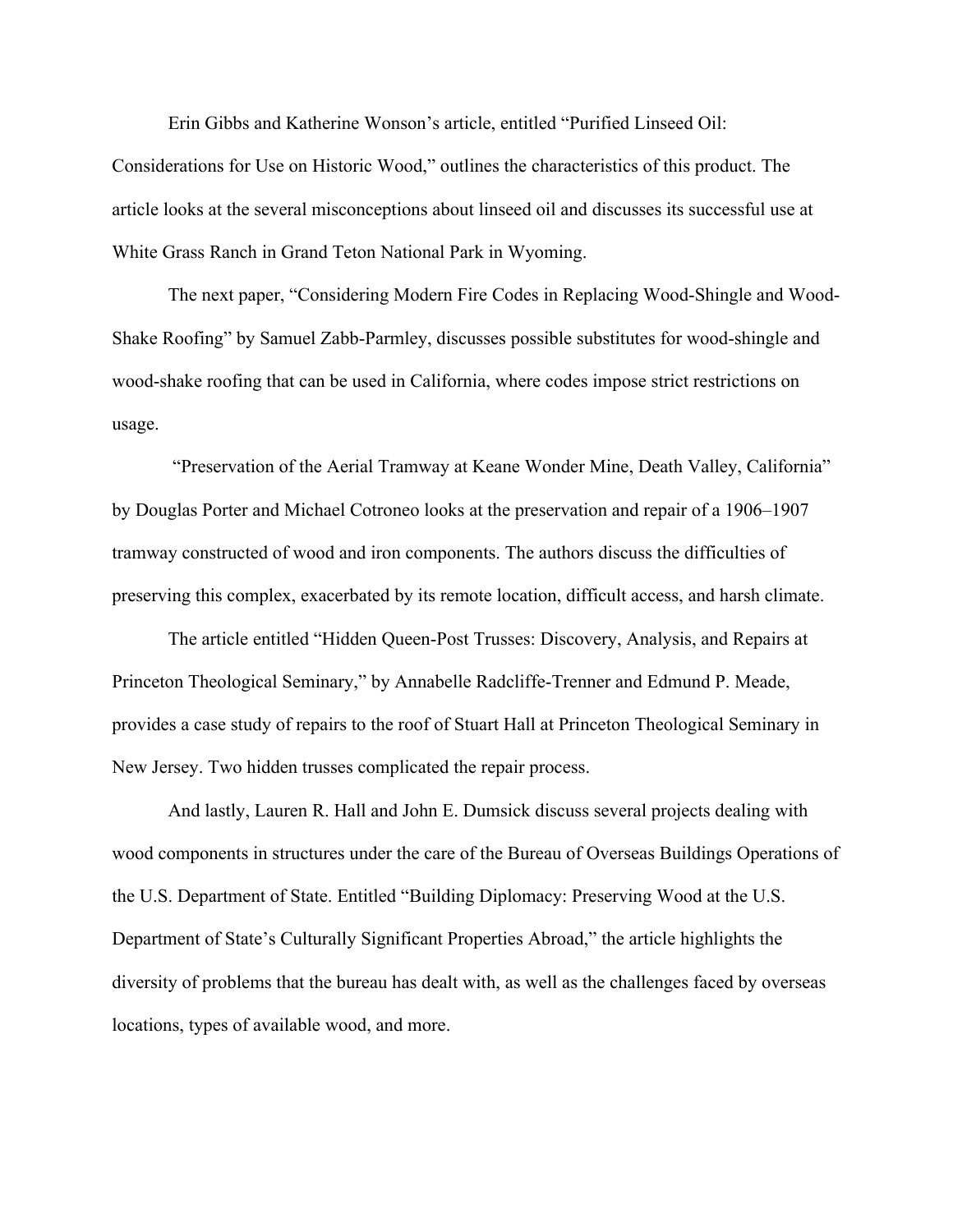Book review co-editors Lesley Gilmore and Natascha Wiener secured several reviews for this issue. *Guidelines for Rehabilitating Historic Covered Bridges*, edited by Christopher H. Marston and Thomas A. Vitanza, is reviewed by Lesley Gilmore. Jack A. Sobon's *Hand Hewn: The Traditions, Tools, and Enduring Beauty of Timber Framing* is reviewed by Susan D. Turner. *In Situ Assessment of Structural Timber*, edited by Bohumil Kasal and Thomas Tannert, is reviewed by Craig M. Bennett, Jr. This issue's Building Technology Heritage Library article by Mike Jackson highlights historic trade catalogs relating to wood.

The Association for Preservation Technology is the only international organization dedicated solely to advancing appropriate traditional and new technologies to care for, protect, and promote the longevity of the built environment and to cultivate the exchange of knowledge throughout the international community. Founded in 1968 in Québec as a joint venture between Canadian and U.S. preservationists, APT provides its international members with benefits that include publications, networking opportunities, conferences, training courses, and student scholarships.

As a benefit of membership, APT members can, at no cost, search, browse, download, and print full-text PDF versions of past *Bulletin* articles on JSTOR, an international online digital archive available around the world. Visit http://www.apti.org for more information. Non-APT members have the option of joining JSTOR's "Register and Read" program, which allows a user to read one hundred articles online without charge each month.

The *APT Bulletin*, a peer-reviewed, scholarly journal, is a valued source for state-of-theart information on preservation technology. Published three times a year by APT, the *Bulletin* examines all aspects of preservation technology in feature articles and book reviews, keeping readers at the leading edge of the field.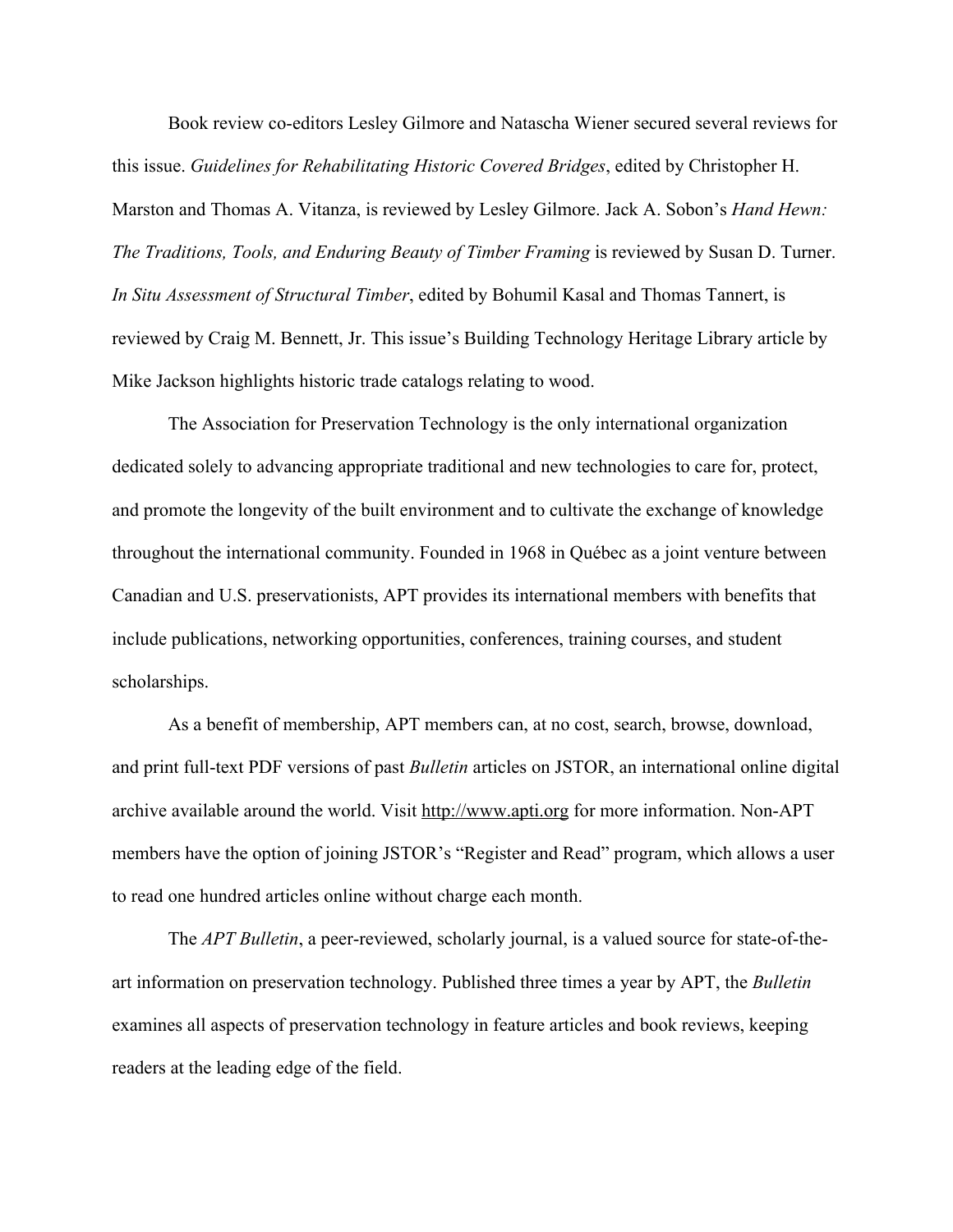Mount Ida Press, which edits and produces the *APT Bulletin*, specializes in high-quality publications on history, architecture, and building technology. For further information about the *APT Bulletin*, please contact the editorial office in Albany, New York, at 518.426.5935 or at info@mountidapress.com.

## **Contents**

Editor's Note *Diana S. Waite*

Guest Editor's Note *Ronald W. Anthony*

- Plywood in Twentieth-Century Built Heritage: Considerations for Conservation *Suzana Radivojevic and Chad Randl*
- Open-Web Wood Trusses: Wood Behavior under Unanticipated Loading Conditions *Ronald W. Anthony and Brian D. Aschim*

Purified Linseed Oil: Considerations for Use on Historic Wood *Erin Gibbs and Katherine Wonson*

- Considering Modern Fire Codes in Replacing Wood-Shingle and Wood-Shake Roofing *Samuel Zabb-Parmley*
- Preservation of the Aerial Tramway at Keane Wonder Mine, Death Valley, California *Douglas Porter and Michael Cotroneo*

Hidden Queen-Post Trusses: Discovery, Analysis, and Repairs at Princeton Theological Seminary in New Jersey *Annabelle Radcliffe-Trenner and Edmund P. Meade*

Building Diplomacy: Preserving Wood at the U.S. Department of State's Culturally Significant Properties Abroad

*Lauren R. Hall and John E. Dumsick*

## Book Reviews

*Lesley Gilmore and Natascha Wiener, Book Review Co-Editors*

Building Technology Heritage Library *Mike Jackson*